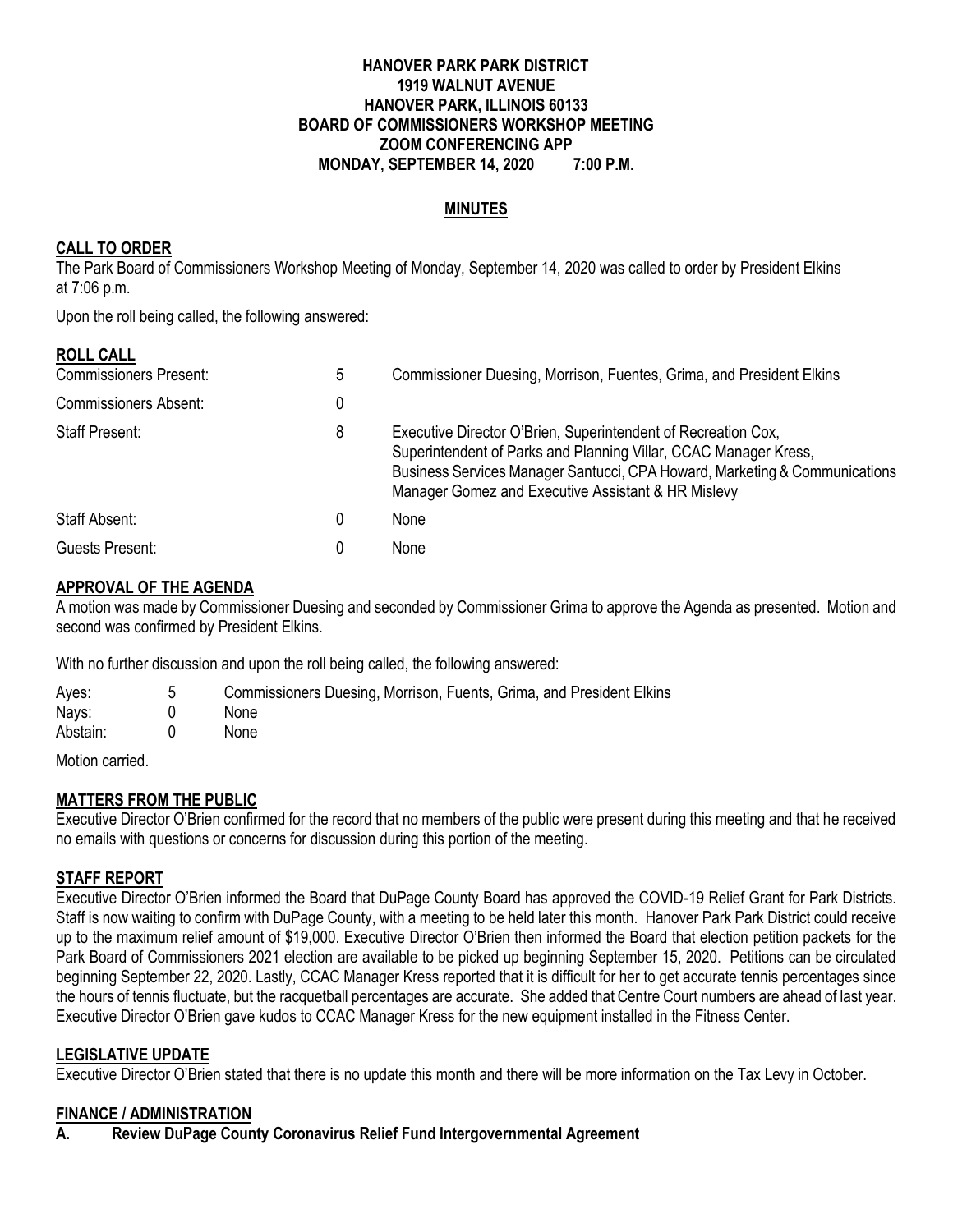Executive Director O'Brien stated the agreement is being reviewed by Attorney Mraz. DuPage County staff will meet with Park District staff to discuss how the County wants COVID-19 expenses broken down. President Elkins had questions on the relief amount and how population affects that amount. Executive Director O'Brien stated he was in the process of getting more detailed information on how population was counted from DuPage County.

### **B. Review the Statement of Cash Receipts and Disbursements and related revenue/projection reports (May 1, 2020 through August 31, 2020)**

CPA Howard informed the Board that CCAC indoor tennis lesson numbers are almost on a par with 2019 and over 2018 revenues when the dome was not available. Recreation programming revenue is half of the 2019 revenue, which shows the impact Phase 4 restrictions had on the department. CPA Howard stated that CCAC's net is on track for a good fiscal year. CCAC Manager Kress reported that membership renewal revenue is down because membership renewal dates were extended to reflect the time CCAC was closed. Membership revenue should pick up in January/February 2021. CPA Howard gave projections of the effect of the facility closure regarding revenue and expenses. At the six (6) month point of the fiscal year he will provide projections for the balance of the year.

# **C. Capital Projects Renovations Update**

# **i. Ahlstrand Fieldhouse**

# **ii. CCAC Front Desk**

# **iii. Community Center Front Desk**

Superintendent Cox stated staff met with the flooring contractors and the bidding process has been started for the Ahlstrand Flooring Project. A contract for review and approval should be ready for the October Park Board meetings. CCAC Manager Kress stated that the front desk counter in Centre Court had the necessary holes drilled to allow the computer wiring to be put out of sight. She added that the weight room has new flooring and there are still funds available for the purchase of additional fitness equipment. Superintendent Villar shared that the counter for the front desk in the Community Center has been installed and work will be fully complete in two (2) weeks.

# **D. Discuss Board Committee Meetings**

President Elkins suggested that board committee meetings be held on the night of Board Workshops and are held more regularly than what they have been in the past to help reduce the length of Workshop Meetings and be more involved in the early planning stages of new District programs or classes. Commissioner Grima questioned how this would work with board members who sit on multiple committees and President Elkins responded by saying meetings could be staggered. The Board and District staff held in depth discussion on the purpose and use of board committees, as well as if changing the purpose of Board committees would be considered a stronger influence of day-to-day operations. The Board arrived at the consensus that President Elkins would put together a written proposal regarding his vision for board committee meetings and present it for the Board's review in October. Commissioner Morrison suggested that some of this information on programs and classes being requested by President Elkins could also be communicated through the Executive Director's Friday Update emails.

### **E. Monthly Progress Report on Executive Director Initiatives**

Executive Director O'Brien stated he has two different engagement surveys for reverse review templates; Administration staff will review and decide which will best fit their needs and present their decision at the October Workshop meeting. Executive Director O'Brien then shared that the Mutual Respect Webinar for all Department Heads and supervisory staff will be held on October 29 with mandatory attendance. Further, he has reached out to Foundation members regarding new membership/volunteers and said he has not received any feedback yet. Manager Gomez updated the Board on the Marketing Department's Goals and Objectives, including market plans for CCAC, Business, Recreation, and Parks departments. He and Commissioner Grima discussed how the District may help the Foundation in spreading the word that they are looking to expand Foundation membership.

# **F. Discuss in-person Board Meetings starting in October**

Commissioner Fuentes had asked previously how the Board and staff felt about resuming in-person meetings. Executive Director O'Brien reported that staff was largely uncomfortable with group meetings and there is the lack of an available space in the building that would allow for social distancing of a group of that size. The consensus of the Board was that for September and October meetings would be held through the Zoom Conferencing App.

### **RECREATION**

**A. Review Independent Contractor Agreement for e- sports instruction services with GGLeagues,Inc.**